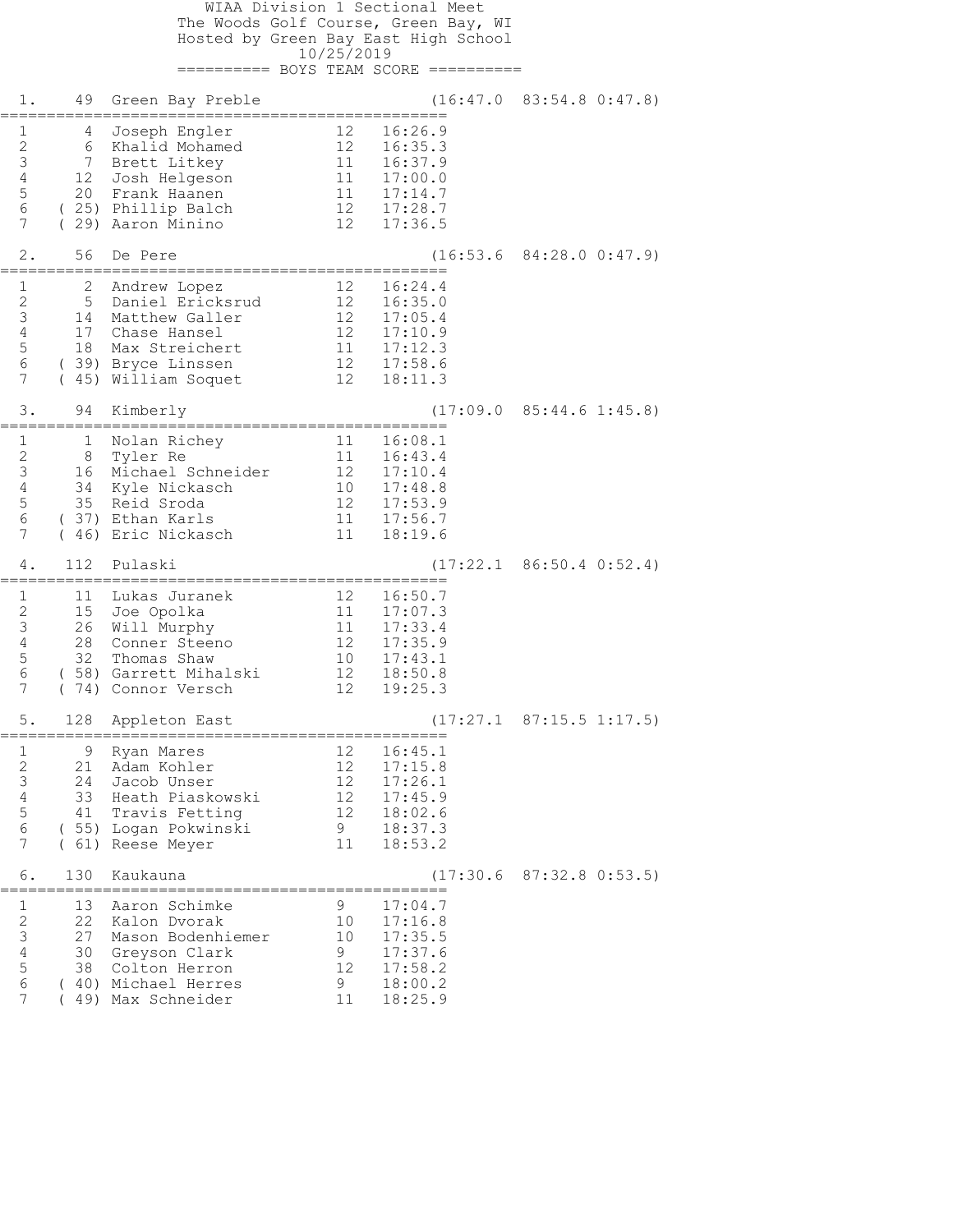| 7.                                                                                                 | 147                         | Bay Port                                                                                                                                            |                                                                  |                                                                                                                                                                 | $(17:37.7 \t 88:08.3 \t 1:34.7)$       |
|----------------------------------------------------------------------------------------------------|-----------------------------|-----------------------------------------------------------------------------------------------------------------------------------------------------|------------------------------------------------------------------|-----------------------------------------------------------------------------------------------------------------------------------------------------------------|----------------------------------------|
| 1<br>$\mathbf{2}$<br>$\mathfrak{Z}$<br>$\overline{4}$<br>5<br>$\sqrt{6}$<br>7                      | 31<br>47                    | 10 Andrew Aderhold<br>23 Drew Dahlin<br>Anthony Adriansen<br>36 Jacob Schertz<br>Tyler Guetschow<br>(52) Owen Ward<br>(62) Landen Heim              |                                                                  | 12 16:47.4<br>$\begin{array}{cccc} 12 & 10.77.1 \\ 12 & 17.19.8 \\ 10 & 17.42.4 \\ 10 & 17.56.6 \\ 11 & 18.22.1 \\ 10 & 18.31.4 \\ 9 & 18.53.4 \end{array}$     |                                        |
| 8.                                                                                                 | 251                         | Ashwaubenon<br>=================================                                                                                                    |                                                                  |                                                                                                                                                                 | $(18:22.6 \t 91:52.7 \t 2:45.2)$       |
| $\mathbf 1$<br>$\mathbf{2}$<br>$\mathsf 3$<br>$\overline{4}$<br>$\mathsf S$<br>6<br>7              | 3<br>43                     | Nick Johnson<br>Brady Wittig<br>64 Zahkyah Cummins<br>70 Joel Watts<br>71 Brendon Peterson<br>(72) Christian Van Iten<br>(80) Luke Komanekin        | 12                                                               | 16:25.3<br>$\begin{array}{cccc} 12 & 16:25.3 \ 11 & 18:07.1 \ 10 & 18:59.7 \ 9 & 19:10.1 \ 10 & 19:10.5 \end{array}$<br>$\overline{12}$ $19:11.0$<br>11 20:26.4 |                                        |
| 9.                                                                                                 | 286                         | Green Bay East                                                                                                                                      |                                                                  | (18:42.5                                                                                                                                                        | $93:32.2$ $0:53.9$                     |
| $\mathbf{1}$<br>$\mathbf{2}$<br>$\mathfrak{Z}$<br>$\overline{4}$<br>$\mathsf S$<br>$\epsilon$<br>7 | 44<br>48<br>63              | Myles Chung<br>Blake McCurrie<br>Ryan Sweeney<br>65 Josh Ladtke<br>66 Trevor Schlies<br>(67) Huw Griffith<br>( 81) Noah Carlson                     | $\begin{array}{c} 10 \\ 11 \\ 10 \\ 10 \end{array}$<br>9<br>- 9  | 18:09.1<br>18:22.7<br>18:56.0<br>19:01.4<br>11  19:03.0<br>19:03.1<br>20:58.8                                                                                   |                                        |
| 10.                                                                                                | 287                         | Green Bay West                                                                                                                                      |                                                                  |                                                                                                                                                                 | $(19:10.4 \quad 95:51.8 \quad 4:09.7)$ |
| $\mathbf{1}$<br>2<br>$\mathsf 3$<br>$\overline{4}$<br>$\overline{5}$<br>$\epsilon$<br>7            | 19<br>82                    | Alexander Knutson<br>54 Emmett Olson<br>56 Collin Van Dam<br>76 Caleb Bazett-Jones<br>Shawn Muenster<br>( 83) Calob Micolichek<br>(84) Reuben Olson | $\begin{array}{c} 10 \\ 9 \end{array}$<br>- 9                    | 11  17:12.4<br>12  18:35.2<br>10  18:45.8<br>10 19:56.3<br>21:22.1<br>21:24.3<br>21:24.5                                                                        |                                        |
| 11.                                                                                                | 291                         | West De Pere                                                                                                                                        |                                                                  |                                                                                                                                                                 | (18:47.3 93:56.3 0:40.8)               |
| $\mathbf{1}$<br>$\mathbf{2}$<br>3<br>4<br>5<br>6<br>7                                              | 50<br>53<br>59<br>60<br>69. | Jonah DeCleene<br>Sam Cherney<br>Alek Kralovec<br>Evan Bowe<br>Max Renard<br>(73) Landon Nuthals<br>(75) Matthew Schmoll                            | 10<br>10<br>10<br>9<br>9                                         | $12$ $18:28.7$<br>10 $18:33.6$<br>18:33.6<br>18:51.3<br>18:53.2<br>19:09.5<br>19:11.5<br>19:29.9                                                                |                                        |
| 12.                                                                                                | 295                         | Green Bay Southwest                                                                                                                                 |                                                                  |                                                                                                                                                                 | $(18:54.2 \quad 94:31.0 \quad 1:53.9)$ |
| 1<br>$\mathbf{2}$<br>$\mathfrak{Z}$<br>$\sqrt{4}$<br>5<br>$\epsilon$<br>7                          | 42<br>51<br>57<br>68<br>77  | Ben Fredeen<br>Vince Van Mieghem<br>Braxton Wanek<br>Will Bartle<br>Alex Bartle<br>(78) Raider Murphy<br>(79) Hudson Cornelius                      | 12<br>11<br>10 <sup>°</sup><br>10<br>12<br>12 <sup>°</sup><br>11 | 18:05.9<br>18:29.4<br>18:46.7<br>19:09.2<br>19:59.8<br>20:03.8<br>20:04.0                                                                                       |                                        |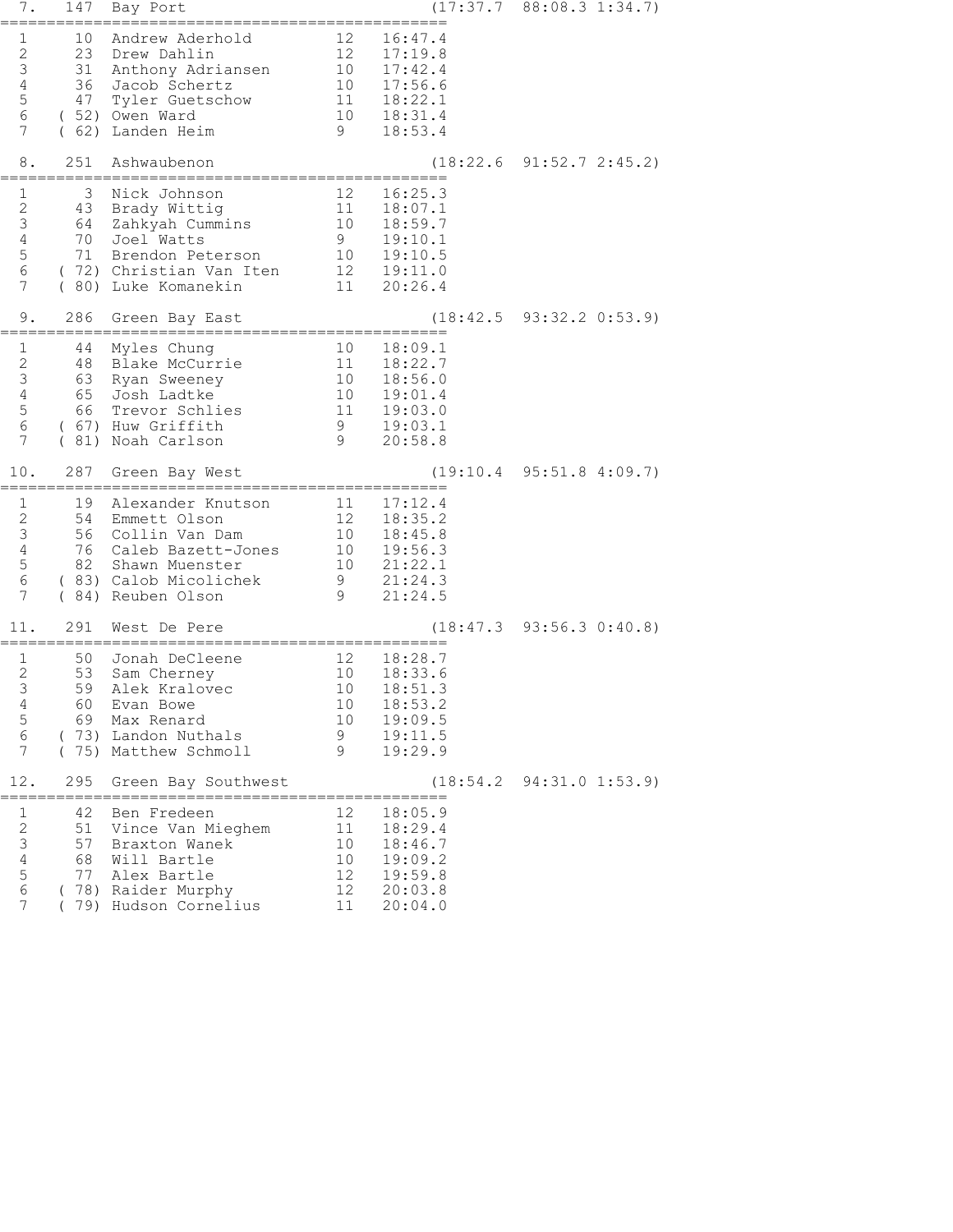WIAA Division 1 Sectional Meet The Woods Golf Course, Green Bay, WI

| Hosted by Green Bay East High School |  |  |  |
|--------------------------------------|--|--|--|

|                  |                         |                 | 10/25/2019                                                  |                  |      |
|------------------|-------------------------|-----------------|-------------------------------------------------------------|------------------|------|
| Place TmPl Name  |                         |                 | Boys<br>Year Teamname                                       | Time             | Pace |
| 1                | 1 Nolan Richey          | 11              | Kimberly                                                    | 16:08.1          | 5:12 |
| $\mathbf{2}$     | 2 Andrew Lopez          | 12              | De Pere                                                     | $16:24.4$ 5:17   |      |
| $\mathfrak{Z}$   | 3 Nick Johnson          | 12              | Ashwaubenon                                                 | 16:25.3          | 5:18 |
| $\overline{4}$   | 4 Joseph Engler         | 12              | Green Bay Preble                                            | 16:26.9          | 5:18 |
| 5                | 5 Daniel Ericksrud      | 12              | De Pere                                                     | 16:35.0          | 5:21 |
| 6                | 6 Khalid Mohamed        | 12              | Green Bay Preble                                            | 16:35.3          | 5:21 |
| $\boldsymbol{7}$ | 7 Brett Litkey          | 11              | Green Bay Preble                                            | 16:37.9          | 5:22 |
| 8                | 8 Tyler Re              | 11              | Kimberly                                                    | 16:43.4          | 5:23 |
| $\mathsf 9$      | 9 Ryan Mares            | 12              | Appleton East                                               | 16:45.1          | 5:24 |
| 10               | 10 Andrew Aderhold      | 12              | Bay Port                                                    | 16:47.4          | 5:25 |
| 11               | 11 Lukas Juranek        | 12              | Pulaski                                                     | 16:50.7          | 5:26 |
| 12               | 12 Josh Helgeson        | 11              | Green Bay Preble                                            | 17:00.0          | 5:29 |
| 13               | 13 Aaron Schimke        | 9               | Kaukauna                                                    | 17:04.7          | 5:30 |
| 14               | 14 Matthew Galler       | 12              | De Pere                                                     | 17:05.4          | 5:31 |
| 15               | 15 Joe Opolka           | 11              | Pulaski                                                     | 17:07.3          | 5:31 |
| 16               | 16 Michael Schneider    | 12              | Kimberly                                                    | 17:10.4          | 5:32 |
| 17               | 17 Chase Hansel         | 12              | De Pere                                                     | 17:10.9          | 5:32 |
| 18               | 18 Max Streichert       | 11              | De Pere                                                     | 17:12.3          | 5:33 |
| 19               | 19 Alexander Knutson 11 |                 | Green Bay West                                              | 17:12.4          | 5:33 |
| 20               | 20 Frank Haanen         | 11              | Green Bay Preble                                            | 17:14.7          | 5:34 |
| 21               | 21 Adam Kohler          | 12              | Appleton East                                               | 17:15.8          | 5:34 |
| 22               | 22 Kalon Dvorak         | 10              | Kaukauna                                                    | 17:16.8          | 5:34 |
| 23               | 23 Drew Dahlin          | 12              | Bay Port                                                    | 17:19.8          | 5:35 |
| 24               | 24 Jacob Unser          | 12              | Appleton East                                               | 17:26.1          | 5:37 |
| 25               | 25 Phillip Balch        | 12              | Green Bay Preble                                            | 17:28.7          | 5:38 |
| 26               | 26 Will Murphy          | 11              | Pulaski                                                     | 17:33.4          | 5:40 |
| 27               | 27 Mason Bodenhiemer    | 10              | Kaukauna                                                    | 17:35.5          | 5:40 |
| 28               | 28 Conner Steeno        | 12              | Pulaski                                                     | 17:35.9          | 5:40 |
| 29               | 29 Aaron Minino         | 12              | Green Bay Preble                                            | 17:36.5          | 5:41 |
| 30               | 30 Greyson Clark        | 9               | Kaukauna                                                    | 17:37.6          | 5:41 |
| 31               | 31 Anthony Adriansen 10 |                 | Bay Port                                                    | 17:42.4          | 5:42 |
| 32               | 32 Thomas Shaw          | 10              | Pulaski                                                     | 17:43.1          | 5:43 |
| 33               | 33 Heath Piaskowski     | 12              | Appleton East                                               | 17:45.9          | 5:44 |
| 34               | 34 Kyle Nickasch        | 10              | Kimberly                                                    | 17:48.8          | 5:44 |
| 35               | 35 Reid Sroda           | 12              | Kimberly                                                    | 17:53.9          | 5:46 |
| 36               | 36 Jacob Schertz        | 10              | Bay Port                                                    | 17:56.6          | 5:47 |
| 37               | 37 Ethan Karls          | 11              | Kimberly                                                    | 17:56.7          | 5:47 |
| 38               | 38 Colton Herron        | 12              | Kaukauna                                                    | 17:58.2          | 5:48 |
| 39               | 39 Bryce Linssen        | 12 <sup>°</sup> | De Pere                                                     | 17:58.6          | 5:48 |
| 40               | 40 Michael Herres       | 9               | Kaukauna                                                    | 18:00.2          | 5:48 |
| 41               | 41 Travis Fetting       | 12              | Appleton East                                               | 18:02.6          | 5:49 |
| 42               | 42 Ben Fredeen          | 12              | Green Bay Southwest                                         | 18:05.9          | 5:50 |
| 43               | 43 Brady Wittig         | 11              | Ashwaubenon                                                 | 18:07.1          | 5:50 |
| 44               | 44 Myles Chung          | 10              | Green Bay East                                              | 18:09.1          | 5:51 |
| 45               | 45 William Soquet       | 12              | De Pere                                                     | 18:11.3          | 5:52 |
| 46               | 46 Eric Nickasch        | 11              | Kimberly                                                    | 18:19.6          | 5:54 |
| 47               | 47 Tyler Guetschow      | 11              | Bay Port                                                    | 18:22.1          | 5:55 |
| 48               | 48 Blake McCurrie       | 11              | Green Bay East                                              | 18:22.7          | 5:55 |
| 49               | 49 Max Schneider        | 11              | Kaukauna                                                    | 18:25.9          | 5:56 |
| 50               | 50 Jonah Decleene       | 12 <sup>°</sup> | West De Pere                                                | 18:28.7          | 5:57 |
|                  |                         |                 | Timing & Results by PrimeTime Race & Event Management, LLC. | www.pttiming.com |      |